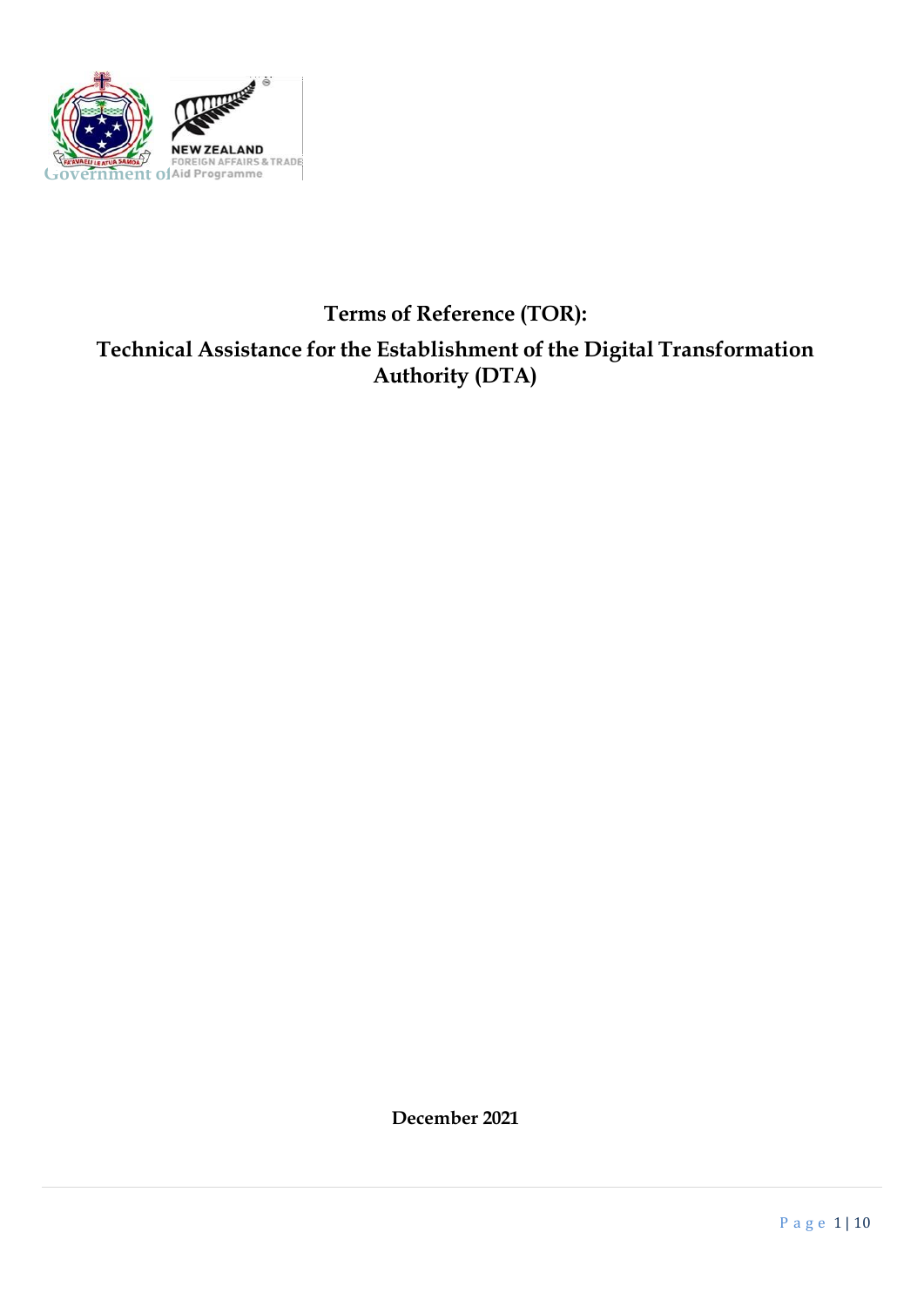### **Introduction**

- **1.** The Government of Samoa (GoS) has received funding from the New Zealand Government through the Pacific Infrastructure Technical Assistance Fund under the New Zealand Aid Programme to support the establishment of the Digital Transformation Authority (DTA), which was endorsed by Cabinet in March 2019.
- **2.** This Terms of Reference (TOR) sets out the conditions governing the assignment of a Technical Assistance (TA) whose main assignment will be to assist the Government of Samoa to ensure the efficient and effective operationalisation of the Digital Transformation Authority for Samoa.
- **3.** The aims, objectives and outputs of this TOR have been formally endorsed by the Digital Transformation Council*<sup>1</sup>* (DTC) overseeing the establishment of the Authority. Any amendments to this TOR can be done so in collaboration between the DTC, MFAT NZ*<sup>2</sup>* and the TA.
- **4.** This TOR and the papers that comprise the Compendium of background papers for this assignment are integral to the contract that is to be signed between the TA and the Ministry of Finance (MOF) on behalf of the Government of Samoa.

### **Collaborating Sectors**

- **5.** The operationalisation of the DTA will involve all Sectors of the Government of Samoa.
- **6.** Given the digital nature and scope of this cross-cutting development, the Ministry of Communications and Information Technology (MCIT), being the Government's lead agency in the communications sector*<sup>3</sup>* in Samoa, will be in the interim, the host Ministry for the DTA.
- **7.** The TA will be expected to work in a way that provides for the institutionalisation of technical and project management skills and knowledge and ensure sustainability in all Sectors of Government.

#### **Assignment Counterparts**

- **8.** The main counterparts for the assignment and their contact details are listed below:
	- **a. Principal counterpart:**
		- i. Fualau Talatalaga Mata'u Matafeo, Chief Executive Officer Ministry of Communications and Information Technology, [t.matau@mcit.gov.ws](mailto:t.matau@mcit.gov.ws)
	- **b. Other decisive counterparts:**
		- ii. Lauano Vaosa Epa, Chairman, Public Service Commission, [vepa@psc.gov.ws](mailto:vepa@psc.gov.ws)
		- iii. Peseta Noumea Simi, Chief Executive Officer Ministry of Foreign Affairs and Trade, [noumea@mfat.gov.ws](mailto:noumea@mfat.gov.ws)
		- iv. Agafili Tomaimano Shem Leo, Chief Executive Officer Ministry of the Prime Minister and Cabinet, [shem.leo@mpmc.gov.ws](mailto:shem.leo@mpmc.gov.ws)
		- v. Leiataua Henry Ah Ching, Acting Chief Executive Officer Ministry of Finance, Henry.AhChing@mof.gov.ws
		- vi. Ailepata Simanu, Acting Government Statistician Samoa Bureau of Statistics, ailepata.simanu@sbs.gov.ws

*<sup>1</sup>* Chaired by the Hon. Prime Minister of Samoa and Deputy Chaired by the Hon. Minister of Communications and Information Technology. The DTC replaced the National ICT Council as it was formerly known.

*<sup>2</sup>* MFAT NZ is responsible for managing the New Zealand Aid Programme. The New Zealand Aid Programme is the New Zealand Government's international aid and development programme.

*<sup>3</sup>* The ICT Sector comprises of the Office of the Regulator (OOTR), the Samoa Post Limited (SPL), Private and Civil Society Organisations. These three agencies work together to provide for the effective and efficient management of the goods and services that they produce for the benefit of Samoan society and economy such as the Internet, telephone, television, radio, and postal services, along with products used to access those services like smartphones, tablets, computers, and other digital equipment.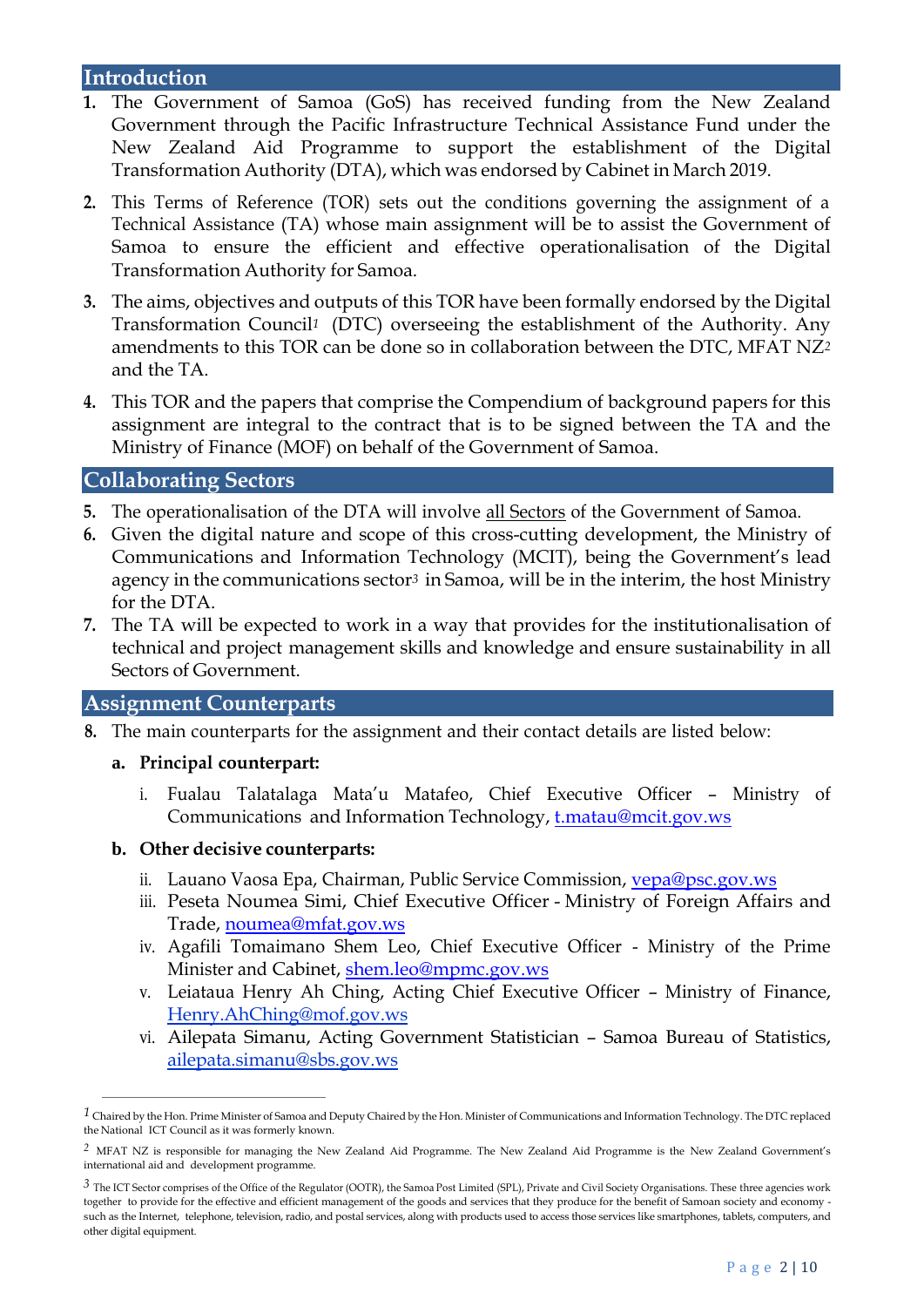### **Overall Aim, Background, Objectives and Assignment Outputs**

- **9. Background:** The Government of Samoa continues to invest heavily in the development and improvement of ICT infrastructure and its landscape as reflected in the prominence it is accorded in key strategic planning documents of Government such as in the Strategy for the Development of Samoa (2016-2020) (SDS), the pending Samoa 2040 Strategy, the Communications Sector Plan (2017/18 – 2021/22) and respective Sector Plans of the various Sectors of Government amongst others. Samoa is also a valuable member of various International and Regional Organisations and as such is party to achieving goals pertaining to ICT initiatives and developments to ensure that Samoa is abreast of as well as ensure that its citizens are on par with technological advancements.
- **10.** The Government in recognising the significant potential of technology as a strategic enabler and transformer of socioeconomic development and the importance of leveraging the opportunities of increased connectivity for fostering a digital economy for Samoa, made significant investments in the Tui-Samoa submarine cable, which was launched in February 2018 and the Manatua submarine cable, commissioned in July 2020. These significant investments are part of the Samoan Government's broader strategy to not only give its people the tools they need to make their lives better but are crucial to the sustainable development of Samoa - in relation to economic performance; to productivity, effectiveness and efficiency in the public and private sectors; to quality education and health services; and to civil society inclusive of people with disabilities.
- **11.** With the Government's vision on working towards a public service for the digital age to improve efficiency, effectiveness, accessibility and accountability in the delivery of its services, the formation of the **Digital Transformation Authority (DTA)** is a significant milestone. The DTA's purpose will be to drive the digital transformation agenda of the Government and act as a cross-government authority, through which decisions about strategic digital initiatives aredeveloped and implemented in a coordinated and whole-ofsociety approach for the benefit of all.
- **12.** The mandate for the DTA will be to, initially, work with Government Ministries to develop a single strategy for digital transformation across all of government and subsequent roll-out to include the Private Sector. This will enable a unified approach to digital transformation to drive efficiency and innovation with digital platforms for the different arms of government, the private sector, civil society and the whole of society.
- **13.** One of the major tasks of the DTA will be to contribute to a world-class design for the Samoa National Digital ID (NID) System. The NID will account for the whole of Government's needs and all citizens and business users in mind. The DTA will enable understanding of individual Ministries*4*, Constitutional Bodies*<sup>5</sup>* and State-Owned Enterprises*<sup>6</sup>* (SOE's) needs of the identity system, while also preserving and protecting the privacy of the individual which is of paramount importance. The DTA will ensure that the NID makes citizens lives more convenient and effective, and not just add yet anotherlayer of inefficiency to Government interactions.

*<sup>4</sup>* Public Administration Agencies Government Ministries defined as the Public Service under the umbrella of the Public Service Commission Ministries 1. Agriculture and Fisheries 2. Commerce, Industry and Labour 3. Communications and Information Technology 4. Education, Sports and Culture 5. Finance 6. Foreign Affairs and Trade 7. Health 8. Justice and Courts Administration 9. Natural Resources and Environment 10. Public Enterprises 11. Prime Minister and Cabinet 12. Revenue 13. Women, Community and Social Development 14. Works, Transport and Infrastructure

*<sup>5</sup>* Government Ministries or Organisations defined as non-Public Service but are fully funded from the Government budget with spending directly controlled by the Ministry of Finance Constitutional Bodies 15. Attorney General 16. Legislative Assembly 17. Ombudsman 18. Electoral Commission 19. Audit Office 2 0. Public Service Commission Statutory Bodies 21. Office of the Regulator 22. Samoa Law Reform Commission 23. Samoa Bureau of Statistics

*<sup>6</sup>* State owned Enterprises which are classified in the following categories Public Beneficial Bodies 24. National Kidney Foundation of Samoa 25. National University of Samoa

<sup>26.</sup> Samoa Fire and Emergencies Services Authority 27. Samoa Qualifications Authority 28. Samoa Sports & Facilities Authority 29. Samoa Tourism Authority 30. Scientific Research Organisation of Samoa 31. Samoa International Finance Authority 32. Development Bank of Samoa 33. Electric Power Corporation 34. Gambling Control Authority 35. Land Transport Authority 36. Polynesian Limited/Samoa Airways 37. Public Trust Office 38. Samoa Airport Authority 39. Samoa Housing Corporation 40. Samoa Land Corporation 41. Samoa Ports Authority 42. Samoa Post Limited 43. Samoa Shipping Corporation 44. Samoa Shipping Services 45. Samoa Trust Estates Corporation 46. Samoa Water Authority 47. UnitTrust of Samoa 48.AccidentCompensation Corporation 49. Samoa Life Assurance Corporation 50. Samoa National Provident Fund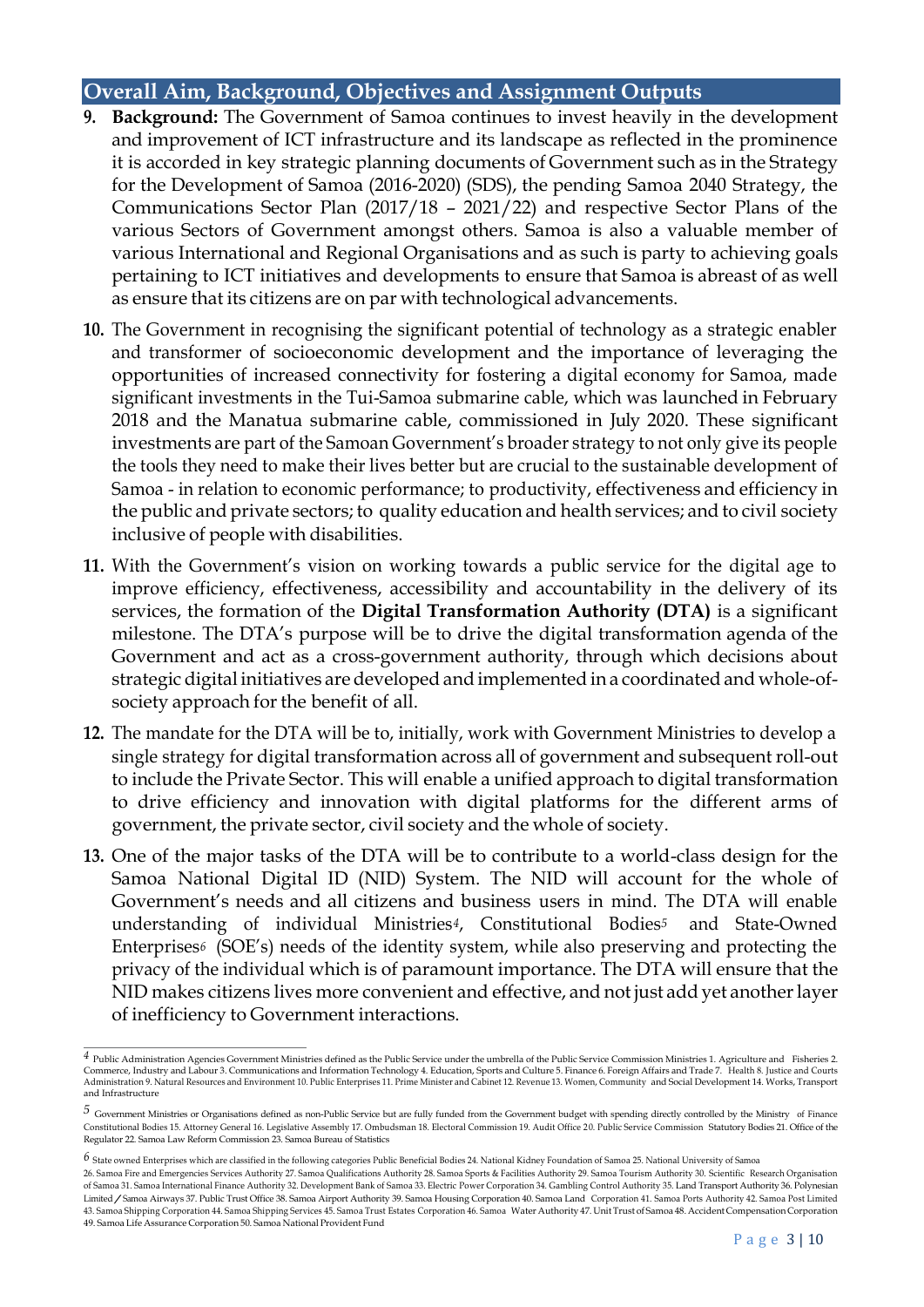- **14.** In adopting a Whole-of-Government (WoG) approach to digitalisation, the DTA will collaborate closely with the Samoa Computer Emergency Response Team (SamCERT) to ensure that minimal security standards are met for the deployment of any digital Government service/s and technology. This undertaking is part of Governments efforts in addressing and minimising threats and vulnerabilities that emerge with the widespread use and adoption of technology.
- **15. Support to be provided.** Despite Samoa's notable achievements not only within and across the ICT Sector and other Sectors of Government, much remains to be done. In particular, senior management across Government Ministries, Constitutional Bodies and State Owned Enterprises, require further support that leads and contributes to the implementation of the following: **(i)** coordination of digital initiatives and e-government services across all sectors of Government; **(ii)** full utilisation of the Samoa National Broadband Highway (SNBH) to deliver digital Government Services; **(iii)** development of an enterprise architecture framework, establishment of data/security standards, procedures and protocols; **(iv)** establishment of the national cybersecurity response team and the required capabilities; **(v)** ensuring policy coherence, reviewing and developing legislative and regulatory instruments governing ICT aspects across all of Government and working with legislators to draft instruments needed.
- **16. Objectives.** Accordingly, the main objectives of the TA are to provide assistance to the Government of Samoa in the following:
	- **a. Scoping Exercise** of the status quo of digitalisation across all sectors of Government, SOEs and Constitutional Bodies. This undertaking will involve consultations and dialogue with all Sectors of Government to define and develop Samoa's Digital Strategy incorporating all the existing strategies, developments, and priorities of government to provide a coherent approach to delivering the transformation;
	- **b.** The resultant work based on [a] above will be the development of a **National Digital Strategy** for adoption by the Whole of Government. The TA will establish the resource model and long-term digital transformation strategy for the DTA, in collaboration with the Government of Samoa Sector Agencies and Ministries to ensure agreement and commitment to the strategy;
	- **c. Operationalise the DTA**; design and implement an organisational operating model and structure that comprises of the appropriate resources including funding to develop and deliver on the agency's outputs and priorities. The TA in collaboration with all the counterparts will establish an effective leadership team for the DTA, including a longterm transition plan for the management of the DTA once the two-year period funded under the New Zealand Aid Programme has ended;
	- **d.** In collaboration with the Samoa Bureau of Statistics (SBS), align all work of the DTA to the **Samoa National Digital ID (NID) System**. The DTA's task as a result of the scoping mission will be to **map out the individual needs** of Ministries, Constitutional Bodies and State-Owned Enterprises (SOE's) of the identity system for widespread efficiency and effectiveness of delivery of Government services;
	- **e.** The DTA will collaborate closely with the **National Computer Emergency Response Team (SamCERT)** to ensure that minimal security standards are met for the deployment of any digital Government services and technology. This will minimise threats and vulnerabilities as Government moves towards widespread digitalisation;
	- **f.** Establish strategic connections and networks with key stakeholders on Digital initiatives to find alignment in strategy, policy and technology solutions. This work will also heavily involve collaboration with the Private Sector to identify any and every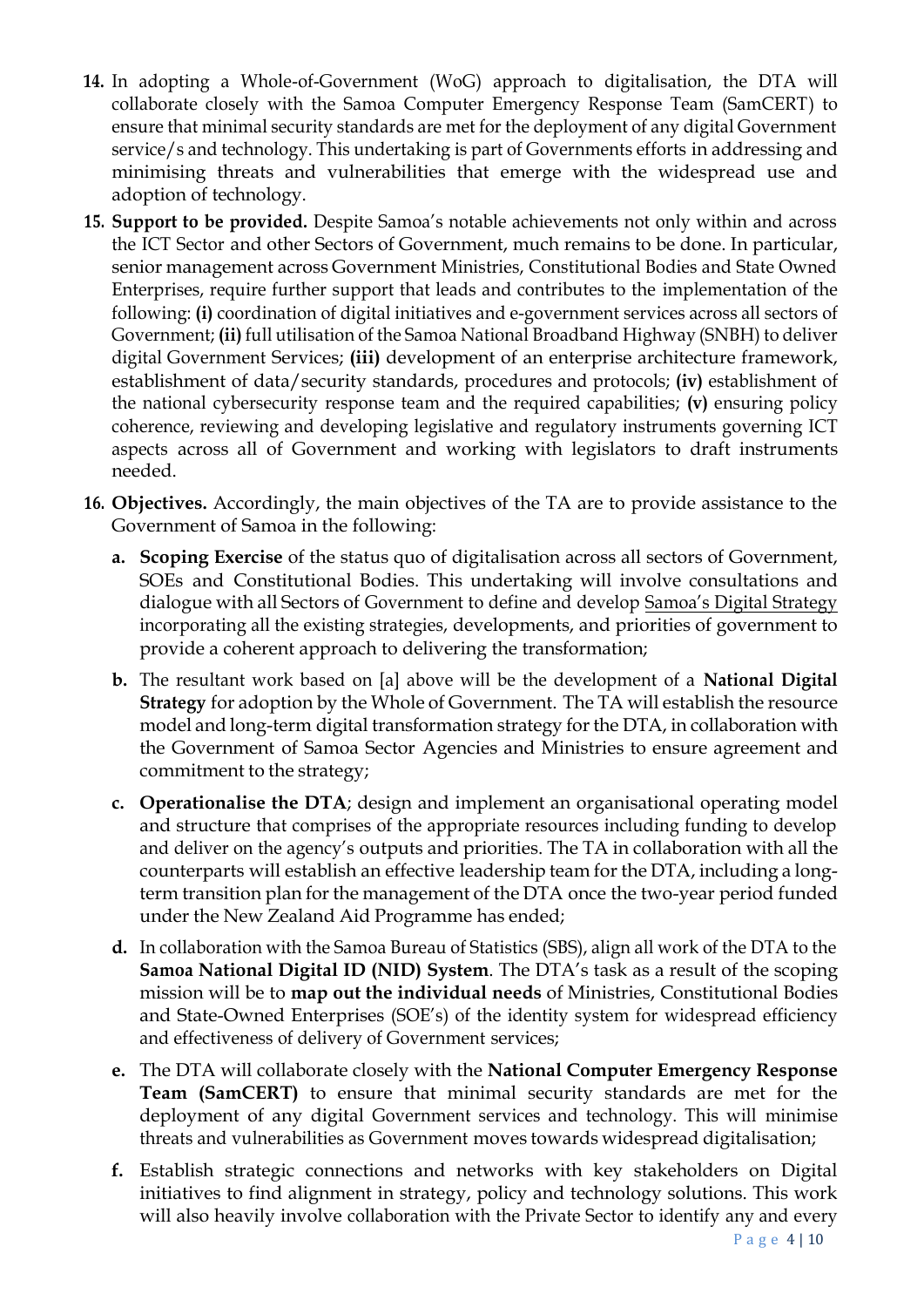opportunity for intervention in existing programs or projects to enhance likelihood of success or potential for realignment;

**g. Mapping the Capability Plan** for all of Government. The institutionalisation of the knowledge, skills, systems and processes underlying the above so as to ensure their sustainability and for the self- sufficiency of the host Organisation and all Government Ministries, SOE's and Constitutional Bodies.

### **Assignment Outputs**

- **17.** The main outputs of the assignment will be:
	- **a.** An **inception report** detailing how this TOR has been interpreted, the methods that will be employed by the TA in conducting its work; how it envisages to work with the host Ministry and all other Ministries/Key Stakeholders; and the schedule of work that will be undertaken. Following dialogue with all counterparts, the inception report may suggest modifications to the output schedule as set out in **Table 1 below**;
	- **b.** At least three(3) **progress reports** at the end of the first three [3] Phases highlighting progress made towards the digitalisation roll-out to Government;
	- **c. Other Reports** that may be produced from time-to-time on different aspects of implementation such as: consultations with all Sectors of Government, recommendations for the revision of legislation etc;
	- **d.** A **Final Report** that incorporates sections on: **(i)** methods of institutionalisation and progress made in relation to them; **(ii)** project implementation progress; and **(iii)** post-exit plans and responsibilities.
- **18. Output schedule:** The schedule set out in **Table 1** below is subject to modification according to discussions between all counterparts and the TA during the inception phase.
- **19. Length of assignment and performance/outputs-based inputs:** The length of this consultancy is 360 days split into 4 phases (*see Table 1*). Transition between the phases will be outputs-based and subject to the approval of DTC based on recommendation from all counterparts.
- **20. Missions and timing:** It is envisaged that each of the phases outlined in Table 1 will be conducted separately and the manner with which this undertaking will be implemented will be determined during the inception phase with all counterparts. This will allow for better system absorption and change management. Given the challenges associated with travel as a result of Covid-19, home-based work/off-site work will be discussed during the inception phase, determined largely by the nature of work at each of the phases.
- **21. Presentations:** Presentations will be conducted prior to the completion of each phase of the assignment. This will serve two main purposes. First, making a presentation before the report is released clearly allows for feedback on the presentation to be incorporated into the report; and second, it serves a human resource development purpose for all respective staff involved in the implementation of this assignment. The presentations will be to all key stakeholders including the DTC and NZ High Commission, Samoa/NZ MFAT.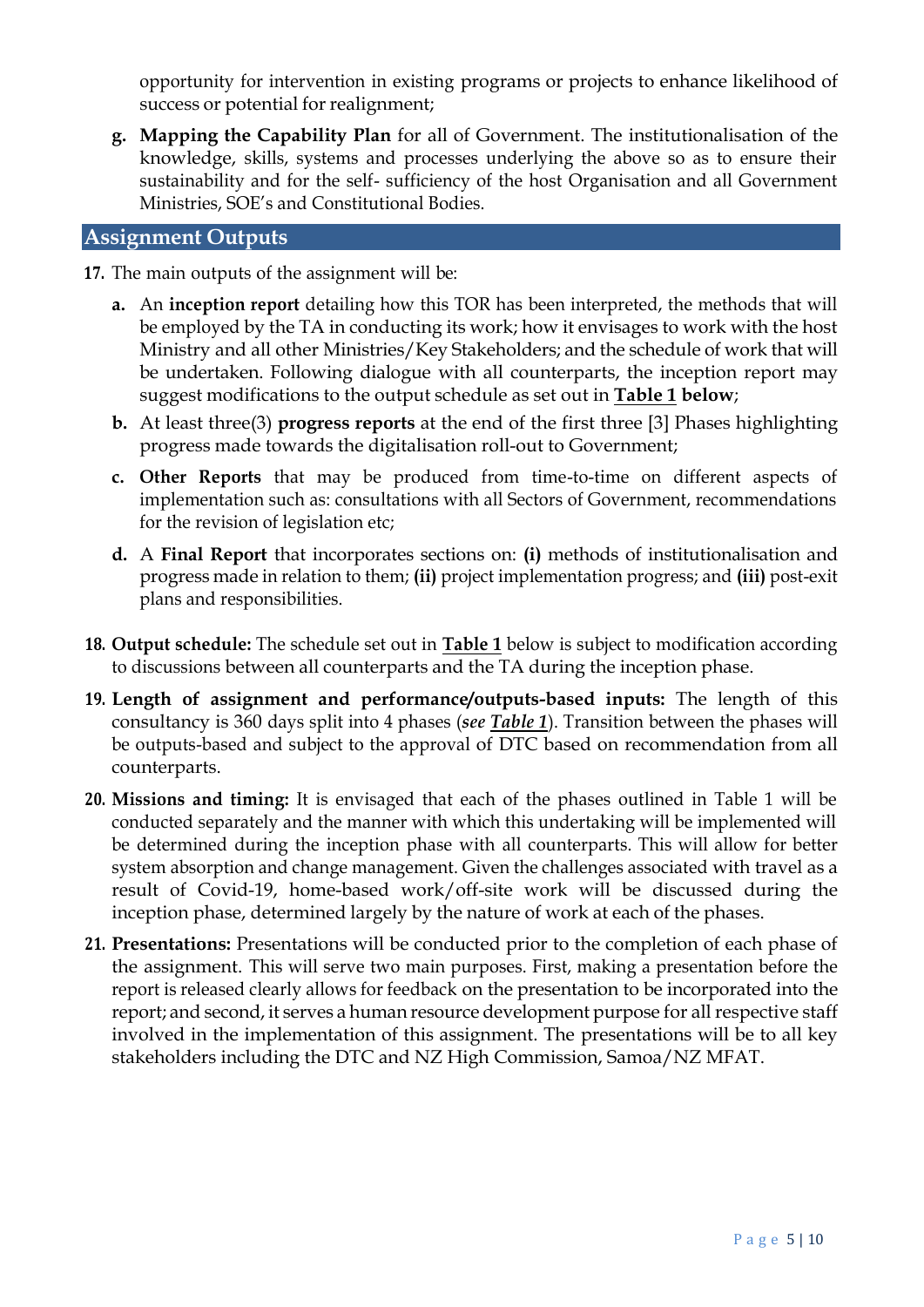# **Table 1:** Output Production Schedule

| Output                                                                                                   | Deadlines - working days after<br>commencement (total 360 days<br>and/or 51weeks) | <b>Other Assistance under</b><br>the Funding<br>Arrangement |  |
|----------------------------------------------------------------------------------------------------------|-----------------------------------------------------------------------------------|-------------------------------------------------------------|--|
| PHASE 1: 90 Days/3 Months<br>Scoping Exercise Operationalise the DTA                                     |                                                                                   |                                                             |  |
|                                                                                                          |                                                                                   |                                                             |  |
| Inception report presentation                                                                            | 5<br>Day<br>upon<br>of<br>commencement<br>consultancy                             | Department of Internal<br>Affairs (DIA) digital             |  |
| Inception Report                                                                                         | Day 10                                                                            | transformation<br>$experts^7$                               |  |
| A jointly-produced work plan                                                                             | Day 10                                                                            |                                                             |  |
| Scoping exercise and consultations across all<br>of Government                                           | Day 60 (2 months)                                                                 |                                                             |  |
| Progress Report 1                                                                                        | Day 90 (3 months)                                                                 |                                                             |  |
| Other reports produced from time-to-time on different                                                    | Completion of Phase 1 - Scoping                                                   |                                                             |  |
| aspects of implementation                                                                                | Exercise                                                                          |                                                             |  |
| Draft Transition DTA Plan                                                                                | Day 90                                                                            |                                                             |  |
| Government of Samoa Progress Report 1 for the period from signing to 01/05/2022.                         |                                                                                   |                                                             |  |
| PHASE 2: 60 Days/2 Months<br>Framework for Digitalisation Digital Transformation Strategy<br>Legislation |                                                                                   |                                                             |  |
|                                                                                                          |                                                                                   |                                                             |  |
| Output                                                                                                   | Deadlines - working days after<br>ncement (total 360 days and/or 51 weeks)        | Other Assistance under<br>the<br><b>Funding Arrangement</b> |  |
| Transformation<br>draft<br>Digital<br>A<br>Strategy                                                      | Day 40 Phase 2 (P2)                                                               | DIA expert advice                                           |  |
| Legislation<br>Amendment<br>requirements                                                                 |                                                                                   |                                                             |  |
| Draft Capability ICT Plan                                                                                |                                                                                   |                                                             |  |
| Progress Report 2<br>Other reports produced from time-to-time on different<br>aspects of implementation  | Day 60 Phase 2 (P2)                                                               |                                                             |  |
|                                                                                                          | GoS Progress Report 2 for the period 01/05/2022 to 01/07/2022.                    |                                                             |  |
|                                                                                                          | PHASE 3: 180 Days/6 Months                                                        |                                                             |  |
|                                                                                                          | Implementation /Roll-out - digitalisation across all of Government                |                                                             |  |
| Final Digital Transformation Strategy                                                                    |                                                                                   | DIA expert advice                                           |  |
| & Implementation                                                                                         |                                                                                   |                                                             |  |
| Progress Report 3<br>Other reports produced from time-to-time on different<br>aspects of implementation  |                                                                                   |                                                             |  |

*<sup>7</sup>* Commitment under the Funding Agreement for visits and/or advice from experts within the NZ Department of Internal Affairs (DIA). Modality of delivery expert assistance will be based and dependent on travel restrictions in place due to COVID-19.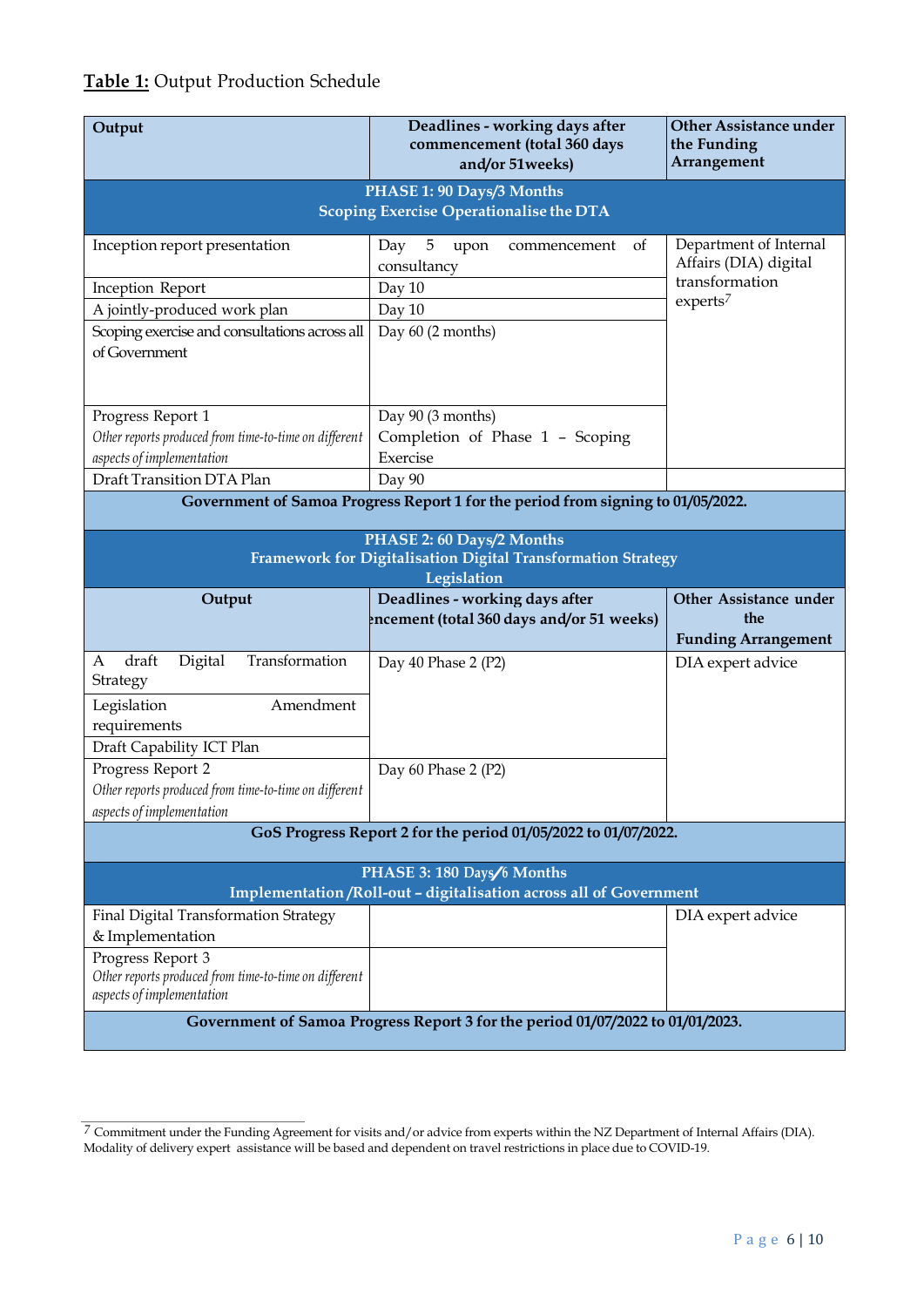| PHASE 4: 30 Days/1 Month Completion                                                                                                                                                                                                                                         |  |                      |  |
|-----------------------------------------------------------------------------------------------------------------------------------------------------------------------------------------------------------------------------------------------------------------------------|--|----------------------|--|
| FINAL Transition DTA Plan<br>Presentation on the final report that<br>incorporates sections on: (i) methods of<br>institutionalisation and progress made in<br>relation to them; (ii) project implementation<br>progress; and (iii) post-exit plans and<br>responsibilities |  | DIA expert<br>advice |  |
| A final report that incorporates sections $\mathbf{o} \mathbf{n}$ :<br>methods of institutionalisation and<br>(i)<br>progress made in relation to them; (ii) project<br>implementation progress; and (iii) post-exit<br>plans and responsibilities                          |  |                      |  |
| Government of Samoa Completion Report covering the full Funding period.                                                                                                                                                                                                     |  |                      |  |

### **Institutionalisation, Outcomes and Method**

- **22. Instiutionalisation:** The Government and its Stakeholders expect the conduct of this assignment to be beneficial to the capabilities of seconded staff who will be working closely with the TA and, thereby, to make for significant progress towards the institutionalisation within the MCIT in particular, of the technical knowledge and skills necessary to carry out from time-to-time the main tasks of this assignment.
- **23. Outcomes:** The objectives set out above will contribute to the following main outcomes:
	- **a.** First, better understanding of each of the Government Ministries, SOE's and Constitutional Bodies use of ICT based on a review of existing strategies, policies, initiatives and developments etc;
	- **b.** Second, an operational DTA, complemented by a long-term transition plan for the management of the DTA;
	- **c.** Third, development of a National Digital Plan/Strategy;
	- **d.** Fourth, Capability ICT Plan for all of Government;
	- **e.** Fifth, the SNBH is prepared for greater utilisation by Government Organisations;
	- **f.** Sixth, improvements in the effectiveness, efficiency, inclusiveness, accountability and transparency of state governance;
	- **g.** Seventh, arising from the above, significant gains to sustainable and equitable community and national development;
	- **h.** Eighth, minimal security standards are developed for the deployment of any digital Government service/s and technology;
	- **i.** Ninth, strategic connections and networks with overseas counterparts developed;
	- **j.** Tenth, SamCERT fully established to minimise the risks and vulnerabilities as a result of widespread digitalisation;
	- **k.** Eleventh, efficiency and effectiveness of Government services as a result of an operational National Digital ID System being implemented;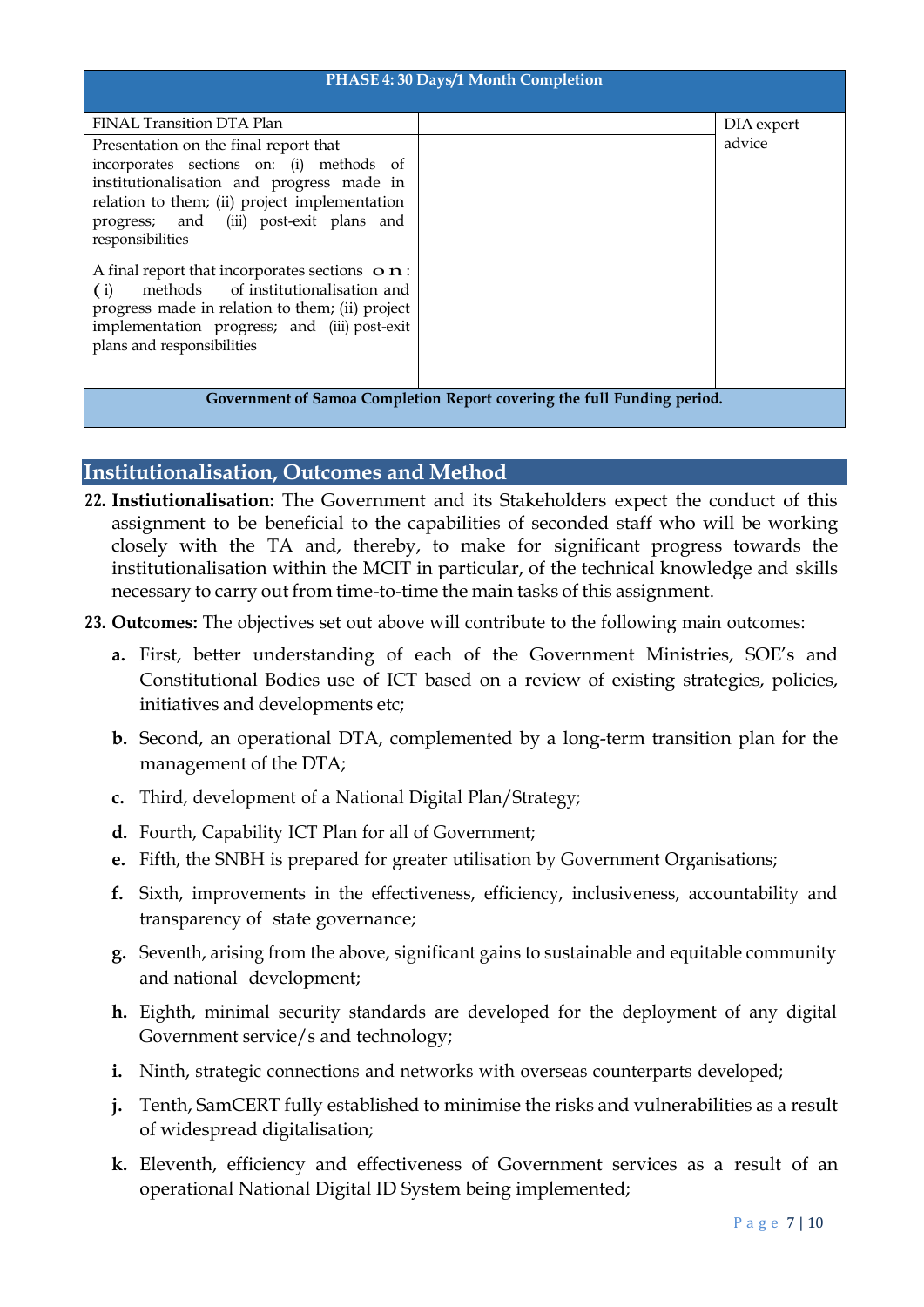- **l.** Cross-cutting across the above, the following attributes are highly desirable of the TA given the nature, scope and partnerships of the key deliverables for this assignment:
	- Knowledge of the Samoan environment technology, telecommunications, information, security and capability;
	- Existing relationships and experience in the NZ Government settings DIA/MBIE/MFAT;
	- Experience in international diplomatic settings Government to Govt;
	- Experience across areas of Strategy, Operations and Delivery experience.

### **Method**

- **24.** The emphasis will be on action learning and team work involving, in particular, senior IT managers of all Government Ministries, SOEs and Constitutional Bodies in particular IT Managers/ACEO's, who make up the Government Technical Working Group for the ICT Sector. The other methods employed will vary considerably according to the demands of the particular activity, its technical dimensions, the people involved, and relevant organisational systems.
- **25.** Secondary data (reports and other documents) will include, but should not be restricted to:
	- Strategy for the Development of Samoa (2016-2020)
	- Respective Ministry relevant policy documents
	- Communications Sector Plan (2017/18 2021/22)
	- National ICT Policy 2012 2017
	- Samoa National Cybersecurity Strategy 2016-2021
	- Government Internet and Email Policy 2016
	- National Broadband Policy 2012
	- Co-Location and Infrastructure Sharing Policy 2011
	- National Spectrum Management Plan 2011
	- Sector plans in the four 'priority areas' designated by government (Economic, Social, Infrastructure, and Environment – see SPMS)

# **HR Requirements and Selection Criteria, Assignment Length and Locales, and Reporting**

# **Consultancy Team and Selection Criteria**

- 26. **Composition:** The TA recruited for this development should be highly knowledgeable in the Information, Communications and Technology Sector with expertise in the components that enable Digital capability, experience in leadership, management and delivery of technology to enable government and capability in business transformation.
- **27. Selection criteria:** TA selection will be based on the following criteria:
	- **a. Work experience:** The TA will be expected to have more than ten (10) years of work experience that is clearly relevant – in terms of substantive technical content, scope, and level(s) - to the work outlined in this TOR.
	- **b. Developing and developed country experience:** The TA should have demonstrable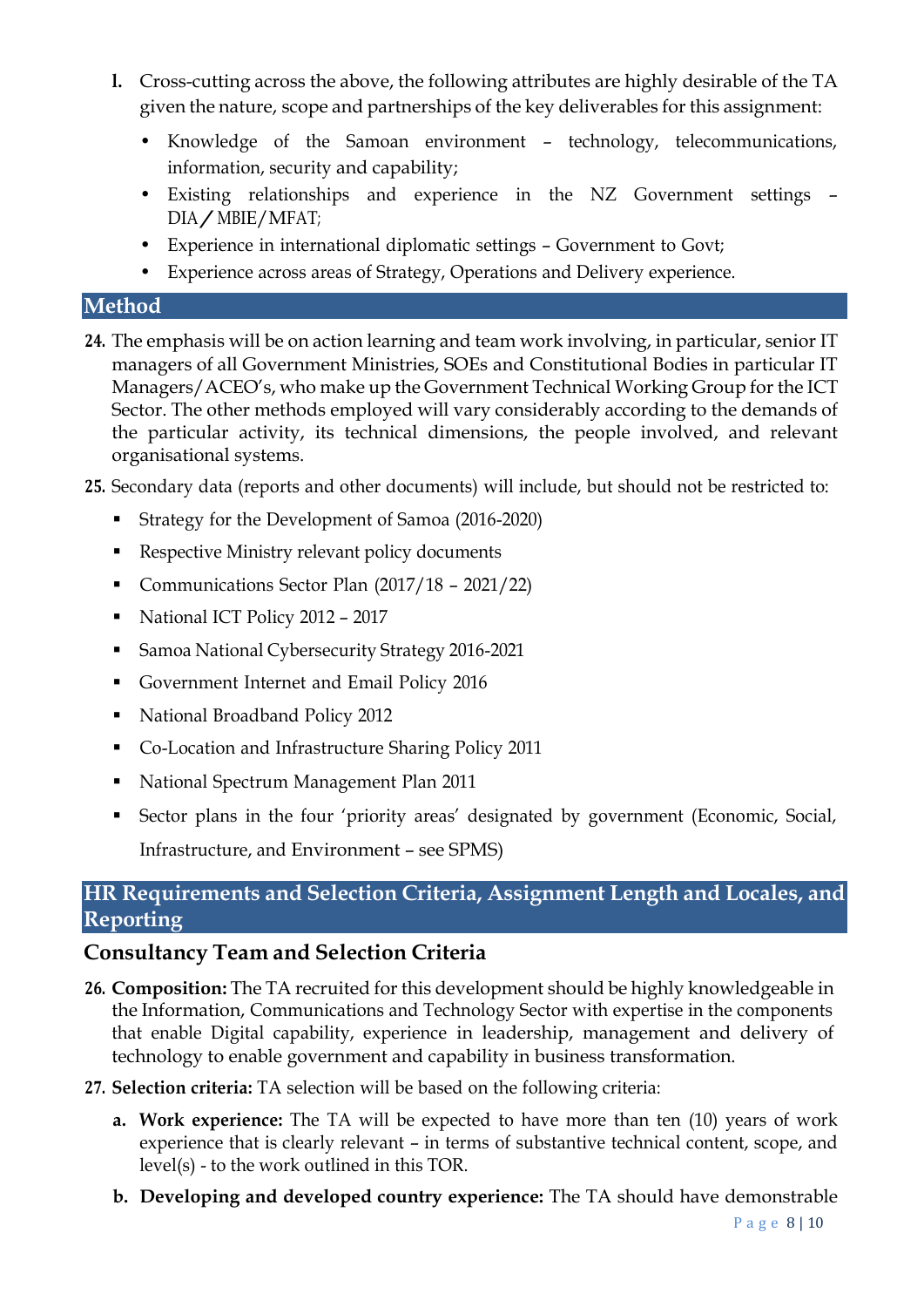experience working in both developing and developed countries, in Strategy, Policy, Commercial and Delivery of outcomes across different industries.

- Possess both Public and Private Sector experience in technology and digital change management;
- Experience in international digital transformation including an understanding of regional development goals, particularly the Samoan IT environment.
- Shows experience in region and also understanding the culture and dynamic of the Pacific and Samoan elements of life.
- **c. Qualifications:** The TA should possess the following qualifications degree in a relevant discipline.
	- Minimum Bachelor degree in Computer Science / Information Technology/Systems and relative areas of Change Management and Digital Transformation. Post Graduate Degree is an advantage;
- **d. Substantive knowledge:** The TA should have strong and up-to-date knowledge of ICT and a reputation in the industry as a leader in these fields, as demonstrated by the level and type of work he or she has done in *both* developed and developing countries.
	- The TA should also possess up-to-date knowledge and understanding of the relevant literature and key development issues, such as capacity and institution building, institutionalisation and sustainability.
	- The TA should have a thorough understanding of the differences and interdependencies between policies, plans, legislation, and strategies combined with the ability to make judgements about the balance to be struck in different circumstances between bottom-up and top-down developments in these fields.
	- Ideally an understanding of the political, economic and social context of Samoa.
- **e. Analytical capability:** The TA should demonstrate that he or she is capable of analysing complex problems and producing practical and workable solutions.
	- Particularly, the TA should have demonstrable experience in the Information, Communications and Technology Sector;
	- Deep expertise in the components that enable Digital capability with experience in leadership, management and delivery of technology to enable business transformation.
- **f. Performance under pressure:** The TA will be expected to have a consistent record of producing outstanding performance under pressure and of working with senior government counterparts. As this role will involve continuous collaboration with Senior Government officials, the TA would have demonstrable experience in Senior Executive/Management that can manage and influence strategically (Ministers/Chief Executives) and communicate with clarity (operationally) in delivering outcomes.
- **g. Judgement:** The TA should be capable of making independent judgments in particular should have the ability to lead discussion, influence, and develop consensus on difficult and controversial issues, and to balance and mediate multiple stakeholder expectations and objectives.
- **h. Local Counterpart Support:** The TA should be able to source a local Samoan counterpart Firm /Individual to assist with the work in Country in they are not able